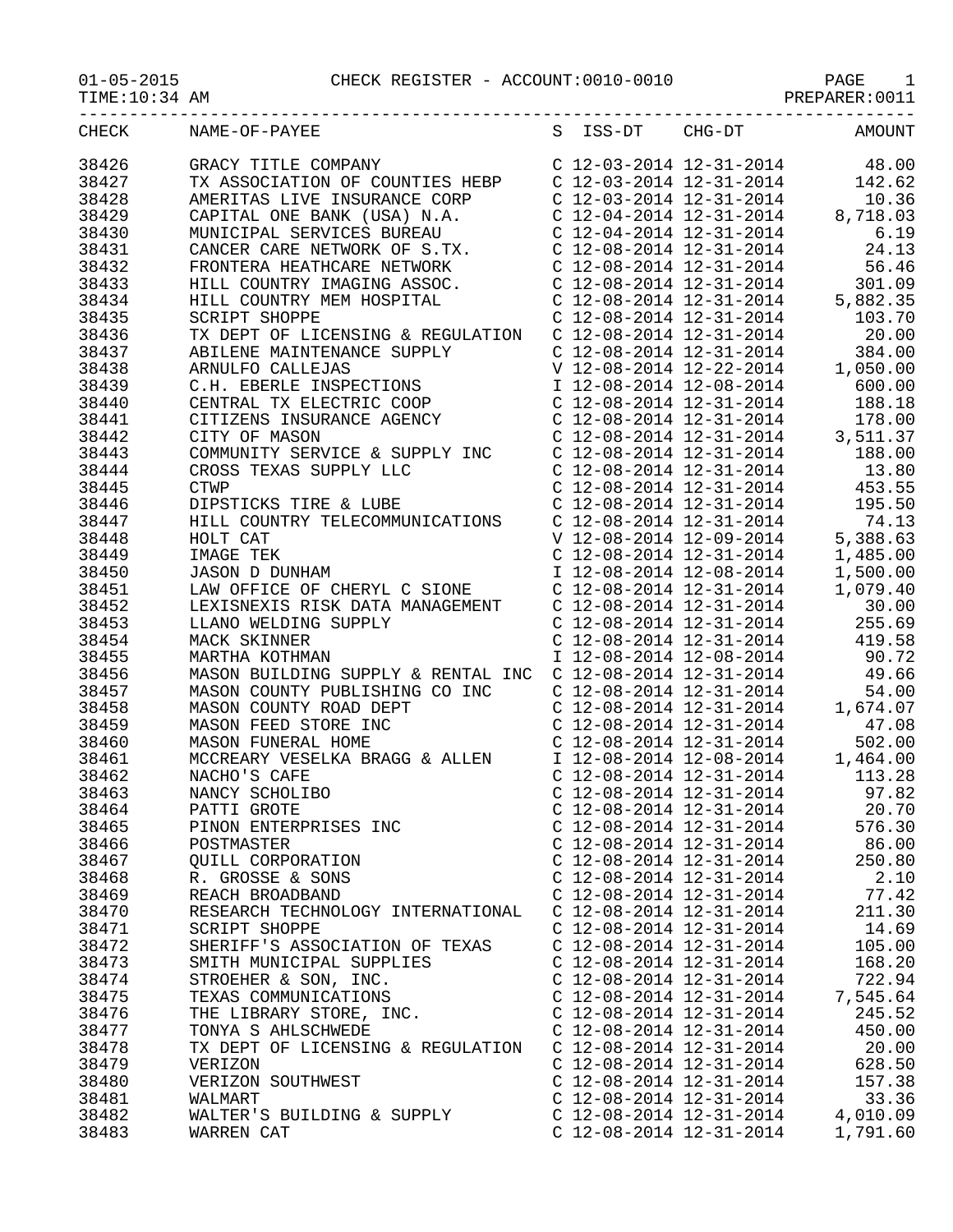|       | CHECK NAME-OF-PAYEE S ISS-DT CHG-DT AMOUNT                        |                           |                                     |           |
|-------|-------------------------------------------------------------------|---------------------------|-------------------------------------|-----------|
| 38484 |                                                                   |                           |                                     |           |
| 38485 |                                                                   |                           |                                     |           |
| 38486 |                                                                   |                           |                                     |           |
| 38487 |                                                                   |                           |                                     |           |
| 38488 |                                                                   |                           |                                     |           |
| 38489 |                                                                   |                           |                                     |           |
| 38490 |                                                                   |                           |                                     |           |
| 38491 |                                                                   |                           |                                     |           |
| 38492 |                                                                   |                           |                                     |           |
| 38493 |                                                                   |                           |                                     |           |
| 38494 |                                                                   |                           |                                     |           |
| 38495 |                                                                   |                           |                                     |           |
| 38496 |                                                                   |                           |                                     |           |
| 38497 |                                                                   |                           |                                     |           |
| 38498 |                                                                   |                           |                                     |           |
| 38499 |                                                                   |                           |                                     |           |
| 38500 |                                                                   |                           |                                     |           |
| 38501 |                                                                   |                           |                                     |           |
| 38502 |                                                                   |                           |                                     |           |
| 38503 |                                                                   |                           |                                     |           |
| 38504 |                                                                   |                           |                                     |           |
| 38505 |                                                                   |                           |                                     |           |
| 38506 |                                                                   |                           |                                     |           |
| 38507 |                                                                   |                           |                                     |           |
| 38508 |                                                                   |                           |                                     |           |
| 38509 |                                                                   |                           |                                     |           |
| 38510 |                                                                   |                           |                                     |           |
| 38511 |                                                                   |                           |                                     |           |
| 38512 |                                                                   |                           |                                     |           |
| 38513 |                                                                   |                           |                                     |           |
| 38514 |                                                                   |                           |                                     |           |
| 38515 |                                                                   |                           |                                     |           |
| 38516 |                                                                   |                           |                                     |           |
| 38517 |                                                                   |                           |                                     |           |
| 38518 |                                                                   |                           |                                     |           |
| 38519 |                                                                   |                           |                                     |           |
| 38520 |                                                                   |                           |                                     |           |
| 38521 | MASON BUILDING SUPPLY & RENTAL INC C 12-22-2014 12-31-2014 262.97 |                           |                                     |           |
| 38522 | MASTHEAD INDUSTRIES INC DBA                                       |                           | V 12-22-2014 12-23-2014             | 44.77     |
| 38523 | MOORE'S SERVICE CENTER                                            |                           | C $12 - 22 - 2014$ $12 - 31 - 2014$ | 6,039.30  |
| 38524 | PARTS PLUS                                                        |                           | I 12-22-2014 12-22-2014             | 27.49     |
| 38525 | PITNEY BOWES                                                      |                           | $C$ 12-22-2014 12-31-2014           | 162.24    |
| 38526 | QUILL CORPORATION                                                 |                           | $C$ 12-22-2014 12-31-2014           | 590.63    |
| 38527 | SHELL FLEET PLUS                                                  |                           | $C$ 12-22-2014 12-31-2014           | 35.76     |
| 38528 | TEXAS COMMUNICATIONS                                              | C 12-22-2014 12-31-2014   |                                     | 465.00    |
| 38529 | THE COMMERCIAL BANK                                               | $C$ 12-22-2014 12-31-2014 |                                     | 56.57     |
| 38530 | TX COLORADO RIVER FLOODPLAIN COALI I 12-22-2014 12-22-2014        |                           |                                     | 2,000.00  |
| 38531 | USC/CANTERBURY CORP                                               |                           | $C$ 12-22-2014 12-31-2014           | 1,721.00  |
| 38532 | VERIZON                                                           |                           | $C$ 12-22-2014 12-31-2014           | 195.04    |
| 38533 | VERIZON SOUTHWEST                                                 |                           | I 12-22-2014 12-22-2014             | 120.82    |
| 38534 | ZESCH & PICKETT                                                   |                           | I 12-22-2014 12-22-2014             | 315.00    |
| 38535 | AUTOMATIC ELEVATOR INC                                            |                           | I 12-23-2014 12-23-2014             | 15,923.00 |
| 38536 | BRIDGESTONE HOSEPOWER                                             |                           | C $12 - 23 - 2014$ $12 - 31 - 2014$ | 44.77     |
| 38537 | HILL COUNTRY TELECOMMUNICATIONS                                   |                           | $C$ 12-23-2014 12-31-2014           | 208.58    |
| 38538 | TOMAS CALLEJAS                                                    |                           | C $12 - 23 - 2014$ $12 - 31 - 2014$ | 1,050.00  |
| 38539 | VERIZON SOUTHWEST                                                 | I 12-23-2014 12-23-2014   |                                     | 74.47     |
| 38540 | WEST CENTRAL WIRELESS                                             | $C$ 12-23-2014 12-31-2014 |                                     | 95.00     |

38541 PAYROLL CLEARING ACCOUNT C 12-29-2014 12-31-2014 134,958.14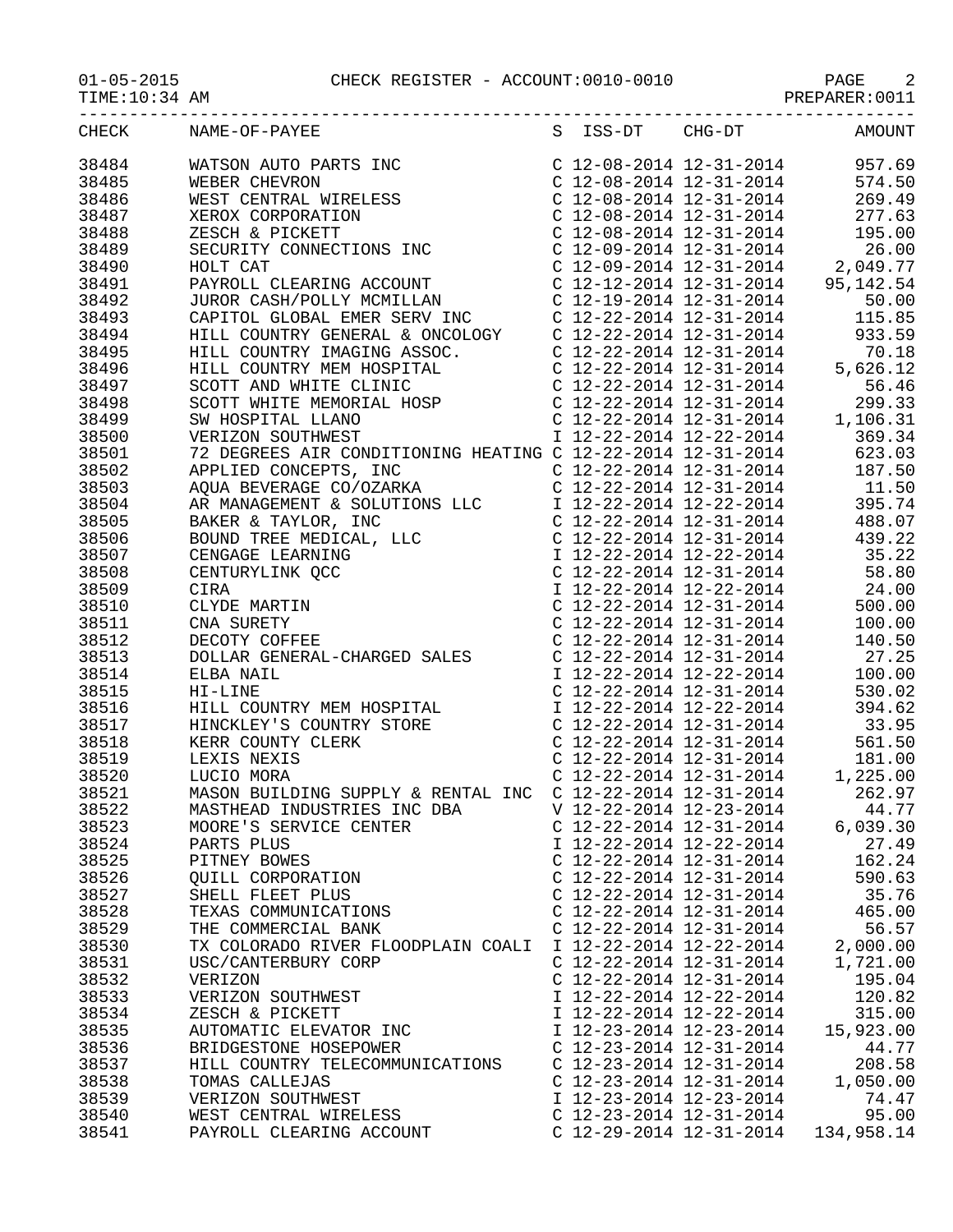01-05-2015 CHECK REGISTER - ACCOUNT:0010-0010 PAGE 3

| TIME:10:34 AM |                                                             |   |                           |        | PREPARER: 0011 |
|---------------|-------------------------------------------------------------|---|---------------------------|--------|----------------|
| CHECK         | NAME-OF-PAYEE                                               | S | ISS-DT                    | CHG-DT | AMOUNT         |
| 38542         | BLUEBONNET CASA                                             |   | I 12-30-2014 12-30-2014   |        | 295.00         |
| 38543         | HILL COUNTRY CHILDREN'S ADVOCACY CT I 12-30-2014 12-30-2014 |   |                           |        | 380.00         |
| 38544         | MASON COUNTY                                                |   | I 12-30-2014 12-30-2014   |        | 305.00         |
| 38545         | MASON COUNTY CHILD WELFARE BOARD                            |   | $I$ 12-30-2014 12-30-2014 |        | 680.00         |
| 38546         | MASON COUNTY ROAD DEPT                                      |   | $C$ 12-30-2014 12-31-2014 |        | 1,200.00       |
| 38547         | MASON SENIOR NUTRITION CENTER                               |   | $I$ 12-30-2014 12-30-2014 |        | 170.00         |
| 38548         | THOMAS R STARKS                                             |   | I 12-30-2014 12-30-2014   |        | 375.00         |
| 38549         | TX ASSOCIATION OF COUNTIES HEBP                             |   | I 12-30-2014 12-30-2014   |        | 171.23         |
| 38550         | LUCIO MORA                                                  |   | $C$ 12-30-2014 12-31-2014 |        | 75.00          |
| 38551         | JAMES PETTY DBA                                             |   | I 12-30-2014 12-30-2014   |        | 5,261.75       |
| 38552         | MASON COUNTY ROAD DEPT                                      |   | $C$ 12-31-2014 12-31-2014 |        | 22,362.15      |
|               |                                                             |   |                           |        |                |